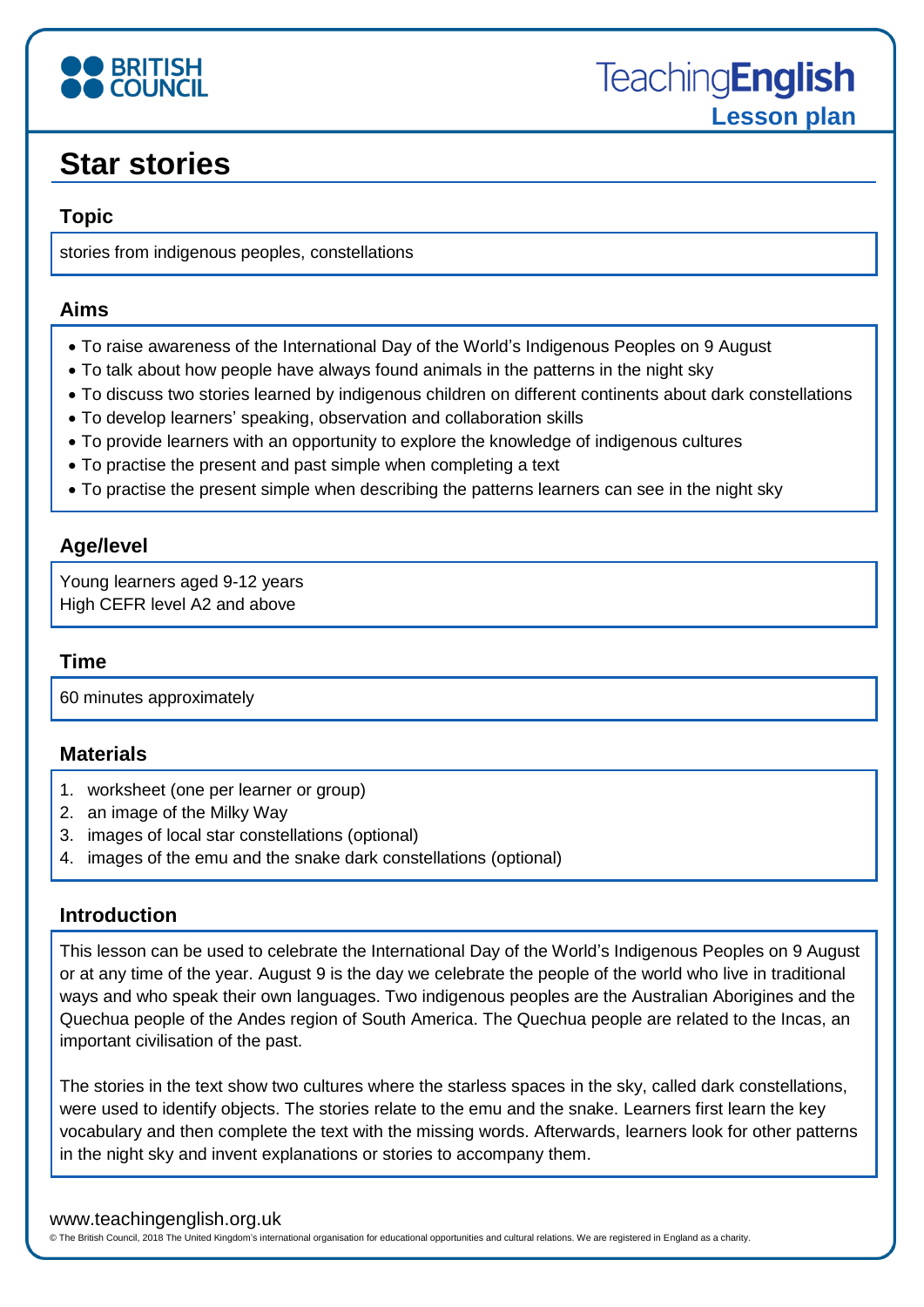

| <b>Procedure</b>                                          |                                                                                                                                                                                                                                                                                                                                                                                                                                                                                                                                                                                                                                                                                                                                                                                                                                                                                                                                                                                                                                                                                                                                                                                                                                                                                                                                                                                                                                                                                                                                                                                                              |
|-----------------------------------------------------------|--------------------------------------------------------------------------------------------------------------------------------------------------------------------------------------------------------------------------------------------------------------------------------------------------------------------------------------------------------------------------------------------------------------------------------------------------------------------------------------------------------------------------------------------------------------------------------------------------------------------------------------------------------------------------------------------------------------------------------------------------------------------------------------------------------------------------------------------------------------------------------------------------------------------------------------------------------------------------------------------------------------------------------------------------------------------------------------------------------------------------------------------------------------------------------------------------------------------------------------------------------------------------------------------------------------------------------------------------------------------------------------------------------------------------------------------------------------------------------------------------------------------------------------------------------------------------------------------------------------|
| <b>Before the</b><br>lesson                               | Download and make a copy of the worksheet (one per learner or group).<br>$\bullet$<br>Find an image of the Milky Way to display on a screen in class (or print out if you<br>$\bullet$<br>don't have access to a screen).<br>Optional: If you are going to show learners the star constellations visible where you<br>$\bullet$<br>live, open the website https://in-the-sky.org/skymap2.php or print out pictures in<br>advance if you don't have internet access.<br>Optional: If you are going to ask learners to try to identify the emu and the snake,<br>٠<br>find and print out pictures in advance.                                                                                                                                                                                                                                                                                                                                                                                                                                                                                                                                                                                                                                                                                                                                                                                                                                                                                                                                                                                                  |
| 1. Warmer<br>$(10-15 \text{ minutes})$                    | Introduce the topic by telling the learners that the International Day of the World's<br>$\bullet$<br>Indigenous Peoples is celebrated on 9 August. Ask learners if they know anything<br>about cultures where people still live in traditional ways and what kinds of things<br>they do. Answers include growing their own food, fishing and hunting, building their<br>own houses and making their own clothes, and knowing about the land they live<br>on, the seasons they have and what can be found there.<br>Talk to learners about how people have always told each other stories while sitting<br>٠<br>around the fire at night. Ask them to imagine what it was like to live in the dark,<br>with the big sky full of stars above them. What did people think or see when they<br>looked at the stars?<br>Show learners a picture of the Milky Way and ask them to describe it. What can<br>$\bullet$<br>they see? Do they see any patterns in the stars? Tell learners that a pattern of<br>stars is called a 'constellation'. You might like to show learners pictures of the night<br>sky where you live and see if they can identify any constellations. This website<br>shows the sky from your location (in the display options, select only 'stars', then<br>select 'stick figures' and 'names' to reveal the constellations):<br>https://in-the-sky.org/skymap2.php<br>Now point to the dark parts in the picture of the Milky Way. Explain that while we<br>$\bullet$<br>use the stars to find patterns, some indigenous people use the dark parts. We call<br>these dark constellations. |
| 2. Vocabulary<br>and reading<br>$(20-30 \text{ minutes})$ | Give each learner (or group) the worksheet and ask them to cover the descriptions<br>of the words on the right-hand side of the page. Go through the vocabulary<br>together, describing what each word or phrase means. Once you have elicited<br>definitions of the key words, ask them to match them to the descriptions in the<br>right-hand column.<br>Once learners understand the vocabulary, get them to read the text in pairs or<br>groups, putting the missing words in the gapped text.<br>You might like to find images featuring the emu and the snake and ask learners if<br>$\bullet$<br>they can see them.                                                                                                                                                                                                                                                                                                                                                                                                                                                                                                                                                                                                                                                                                                                                                                                                                                                                                                                                                                                   |
| 3. Follow-up<br>$(5-10 \text{ minutes})$                  | Ask learners to look at your image of the Milky Way once again. In pairs, they look<br>for animals or objects in the image. Each pair comes to the front of the class and<br>says, for example, 'We can see a (fish / balloon).' The other learners try to guess<br>where it is. They could ask, 'Is it made of stars? Is it made from the dark spaces?'                                                                                                                                                                                                                                                                                                                                                                                                                                                                                                                                                                                                                                                                                                                                                                                                                                                                                                                                                                                                                                                                                                                                                                                                                                                     |

#### www.teachingenglish.org.uk

© The British Council, 2018 The United Kingdom's international organisation for educational opportunities and cultural relations. We are registered in England as a charity.